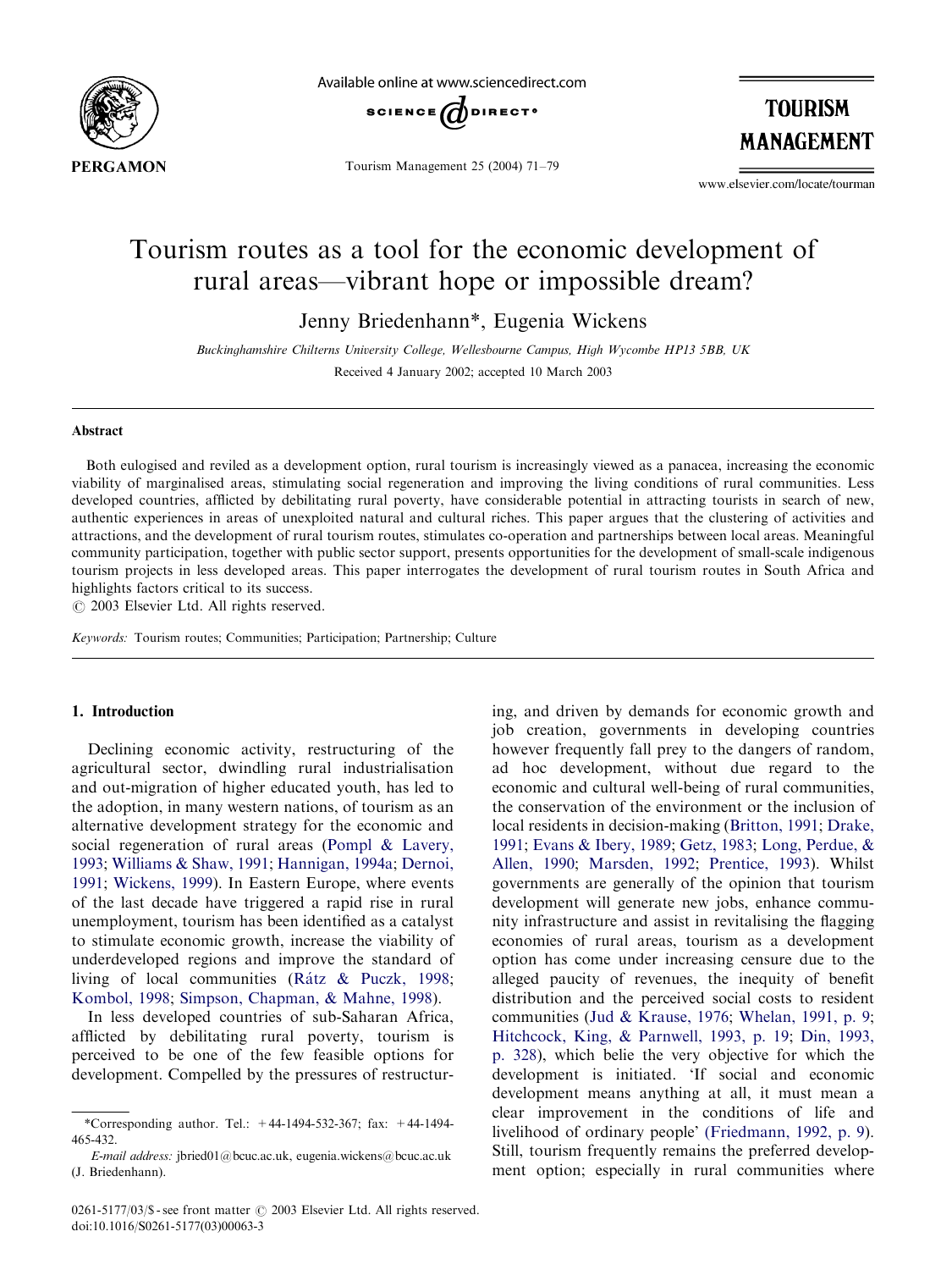people are so desperate that they will accept any proposal, which portends to offer economic growth, with little or no consideration of future detrimental impacts [\(Kinsley, 2000, p. 1](#page--1-0)).

This paper argues that the clustering of activities and attractions, in less developed areas, stimulates cooperation and partnerships between communities in local and neighbouring regions and serves as a vehicle for the stimulation of economic development through tourism. The paper further discusses the development of rural tourism routes in South Africa and highlights the factors critical to its success. A brief commentary on tourism routes in general, is followed by an interrogation of the proposed utilisation of tourism routes as a strategy through which to 'rapidly optimise the synergies between job creation, tourism and conservation in Africa' [\(Open Africa, 2002, p. 4](#page--1-0)).

Throughout the world, developing countries, with a rich resource base of pristine natural and cultural treasures, hold significant comparative advantage in their potential to attract tourists in search of authentic new experiences [\(Wahab, 1974, p. 15](#page--1-0)). The potential for tourism development in sub-Saharan Africa is however under threat given that the alleviation of rampant, debilitating rural poverty must perforce take priority over resource conservation thus 'precipitating a downward spiral in which both communities and their best chance of recovery, is steadily diminishing' ([Open](#page--1-0) [Africa, 2002, p. 13](#page--1-0)). [Redclift \(1992, p. 395\)](#page--1-0) echoes this opinion, arguing that 'poor people often have no choice but to choose immediate economic benefits at the expense of the long term sustainability of their livelihoods. There is no point in appealing, under these circumstances, to idealism or altruism to protect the environment when the individual and household are forced to behave 'selfishly' in their struggle to survive'.

#### 2. The literature—some generalisations

Evolving tourist trends have, over the last decade, led to a shift from standardised mass tourism to more individualistic patterns, in which greater flexibility and a more meaningful experience have gained prominence [\(Poon, 1989](#page--1-0); [Hummelbrunner & Miglbauer, 1994](#page--1-0); [Gilbert, 1989, p. 42;](#page--1-0) [Pigram, 1993](#page--1-0)). It has been argued that rural tourists have varied motivations, which might include ecological uniqueness, special adventure opportunities, cultural attractions, or the peace and quiet of the countryside [\(Sharpley](#page--1-0) & [Sharpley, 1997;](#page--1-0) [Page](#page--1-0) & [Getz, 1997\)](#page--1-0). [Greffe \(1994, p. 30\)](#page--1-0) suggests that this presents a unique opportunity for rural operators to manage in terms of 'economies of scope' by establishing networks of different service providers, organised in such a way as to maximise opportunity and offer a diverse range of activities. For suppliers of rural tourism this emphasises the significance of the development of product, which attracts, satisfies and retains the market [\(Greffe, 1994](#page--1-0); [Hummelbrunner & Miglbauer, 1994\)](#page--1-0). Clustering of activities and attractions, the erection of user-friendly signage, the establishment of easily accessible information offices, and the development of rural tourism routes, which stimulate entrepreneurial opportunity, the development of ancillary services and provide a diverse range of optional activities, has become decisive in securing business in less developed rural areas ([Greffe, 1994;](#page--1-0) [Chassagne, 1991;](#page--1-0) [Gunn, 1979](#page--1-0); [Fagence, 1991;](#page--1-0) [Lew, 1991](#page--1-0); [Miossec, 1977;](#page--1-0) [Long et al.,](#page--1-0) [1990;](#page--1-0) [Getz & Page, 1997](#page--1-0)). Effort is focused on maximising individual spend, and providing products and experiences that act as an incentive to tourists to stay longer and return on repeat visits ([Kinsley, 2000](#page--1-0)).

The potential of tourism routes has long been realised in developed countries. In 1964 a Council of Europe working group mooted the idea of a series of European Cultural Routes, with the prime objectives of raising awareness of European culture through travel, setting up networks for cultural tourism, and utilising European cultural heritage as a means of stimulating social, economic and cultural development, thus improving the quality of life of local people. The idea however only came to fruition in 1980 with the establishment of the Santiago de Compostela Pilgrim Ways ([Council of](#page--1-0) [Europe, 2002\)](#page--1-0). The term Cultural Tourism Route was defined as 'a route crossing one or two more countries or regions, organised around themes whose historical, artistic or social interest is patently European...the route must be based on a number of highlights, with places particularly rich in historical associations' [\(Council of Europe, 2002, p. 2\)](#page--1-0). Twenty years later the project is described as 'an instrument for understanding the European values arising from the complex cultures and societies that have formed Europe' ([Council of](#page--1-0) [Europe, 2002, p. 2](#page--1-0)). The program, with over 2000 partners, is based on multilateral co-operation involving a chain of projects and information sharing networks, monitored and coordinated by the European Institute of Cultural Routes ([Council of Europe, 2002, p. 3\)](#page--1-0).

In the United States heritage trails have been shown to provide the impetus for the development of a range of attractions and facilities along their routes [\(Hill](#page--1-0) & [Gibbons, 1994\)](#page--1-0). Hill and Gibbons point out that Western heritage trails, in particular, have served as a catalyst for the stimulation of theatrical productions, wagon trains, horseback trails and diverse other attractions and activities relished by tourists. Hill argues that since tourists are dispersed along the length of the trail, management of carrying capacity is facilitated, negative environmental impacts reduced, and economic benefits more evenly distributed ([Hill](#page--1-0) & [Gibbons,](#page--1-0) [1994\)](#page--1-0). The initiation of co-operation and partnership between different local areas, regions, states and, as the